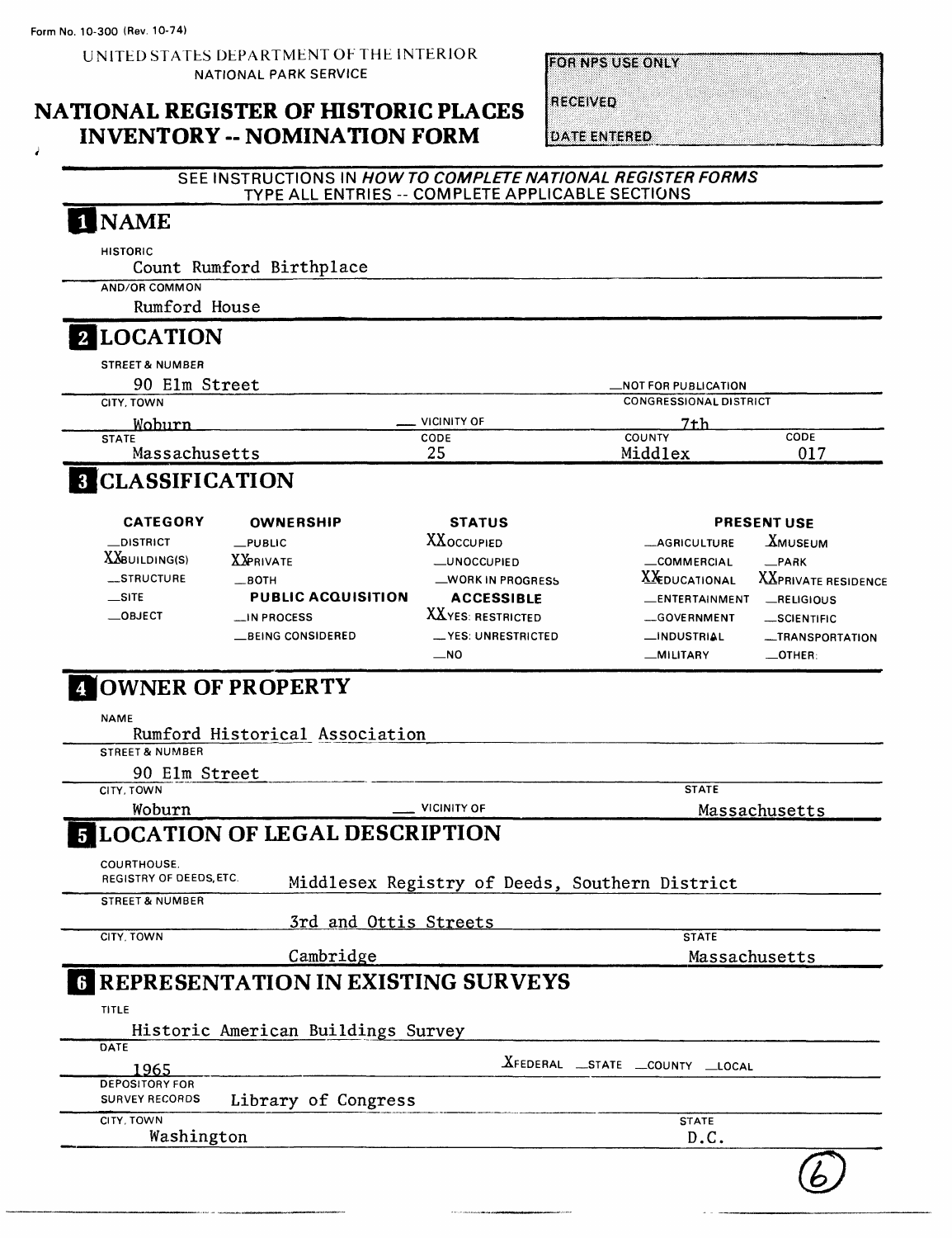# **DESCRIPTION**

| <b>CONDITION</b>  |                      | <b>CHECK ONE</b>   | <b>CHECK ONE</b>      |
|-------------------|----------------------|--------------------|-----------------------|
| <b>XEXCELLENT</b> | <b>LOETERIORATED</b> | <b>XXUNALTERED</b> | <b>XORIGINAL SITE</b> |
| $\equiv$ GOOD     | _RUINS               | __ALTERED          | DATE_<br>__MOVED      |
| __FAIR            | __UNEXPOSED          |                    |                       |

**DESCRIBE THE PRESENT AND ORIGINAL (IF KNOWN) PHYSICAL APPEARANCE**

Count Rumford's Birth-Place, as the sign which is situated on Benjamin Thompson's home in Woburn, Massachusetts, proclaims, was built in 1714 by his grandfather Ebenezer Thompson. The building is a three story frame structure, sheathed in clapboard, with a gimbral roof in front and salt box in the rear. Only the first and second floors have furnished rooms.

The integrity of the building is whole. The exterior and interior are said to be little changed from Rumford's day. The flooring, hardware, paneling, and fireplaces are supposed to be original. The excellently preserved building functions as a house-museum dedicated to the memory of Benjamin Thompson.

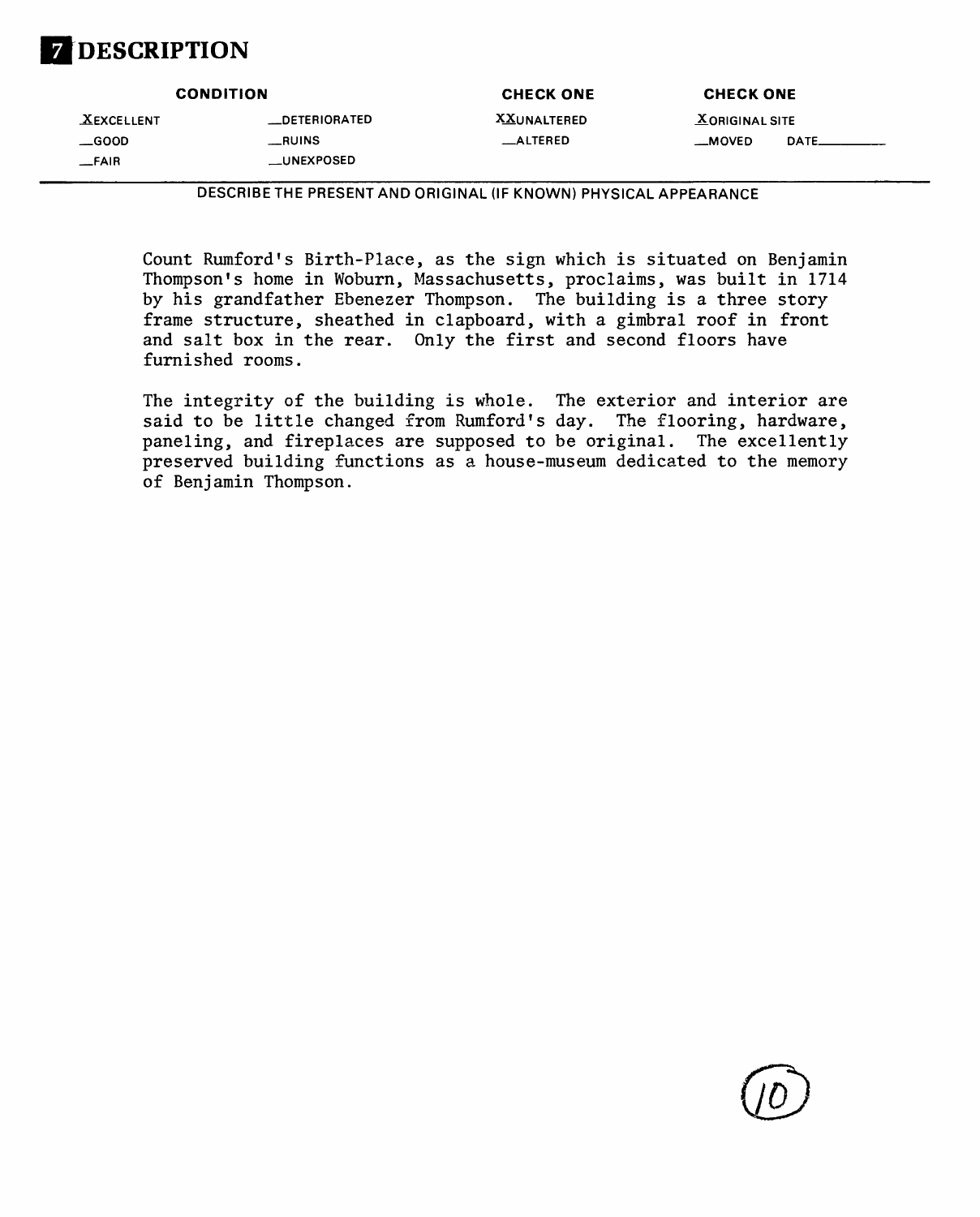

| PERIOD                  |                         | AREAS OF SIGNIFICANCE -- CHECK AND JUSTIFY BELOW |                        |                      |
|-------------------------|-------------------------|--------------------------------------------------|------------------------|----------------------|
| <b>_PREHISTORIC</b>     | _ARCHEOLOGY-PREHISTORIC | COMMUNITY PLANNING                               | LANDSCAPE ARCHITECTURE | RELIGION             |
| $-1400-1499$            | _ARCHEOLOGY-HISTORIC    | CONSERVATION                                     | $-LAW$                 | <b>X</b> SCIENCE     |
| $-1500-1599$            | <b>AGRICULTURE</b>      | $\_ECONOMICS$                                    | <b>LLITERATURE</b>     | _SCULPTURE           |
| $-1600-1699$            | <b>__ARCHITECTURE</b>   | <b>EDUCATION</b>                                 | $-MILITARY$            | _SOCIAL/HUMANITARIAN |
| $X_{700-1799}$          | $\_ART$                 | __ENGINEERING                                    | $-MUSIC$               | __THEATER            |
| XX <sub>1800-1899</sub> | $\equiv$ COMMERCE       | __EXPLORATION/SETTLEMENT                         | <b>_PHILOSOPHY</b>     | _TRANSPORTATION      |
| $-1900-$                | COMMUNICATIONS          | _INDUSTRY                                        | _POLITICS/GOVERNMENT   | _OTHER (SPECIFY)     |
|                         |                         | $\Box$ INVENTION                                 |                        |                      |
|                         |                         |                                                  |                        |                      |

### **SPECIFIC DATES BUILDER/ARCHITECT**

### **STATEMENT OF SIGNIFICANCE**

Benjamin Thompson was born on March 26, 1753, in the home of his grandfather in Woburn, Massachusetts. After attending schools in Woburn and Byfield, he was apprenticed to a merchant for three years. Although his service appears to have been satisfactory, the ambitious young man was more interested in science than commerce. In 1770 he commenced the study of medicine with a local doctor and at the same time attended lectures at Harvard. He soon gave up medicine to take a teaching position in Concord, New Hampshire. While in Concord he met a wealthy widow thirteen years his senior who was also related to New Hampshire Governor John Wentworth. Recognizing that a marriage would free him from financial worry and also enhance his social position, Thompson went to the alter in 1772. Shortly thereafter he was commissioned a major in the 2nd Provincial Regiment of New Hampshire and settled down to the life of a gentleman farmer.

Partly because he believed in the loyalist cause, and also probably because he felt the American rebellion was doomed to failure, Thompson joined the British. In 1774 and 1775 he acted as a agent for the British sending secret intelligence reports to their headquarters in Boston. When the British abandoned Boston in 1775, Thompson made his final choice and departed with them leaving behind his wife and baby daughter. He returned to the United States in 1782 as a British officer, but he saw no significant action. In 1783 he accompanied his regiment back to England. He never returned to the land of his birth.

Thompson's life between 1783 and his death in 1814 was truly remarkable. Born without title or means in a small American village, and possessing only a limited formal education, Thompson in Europe rose to a position of respect and esteem. Arriving back in England he retired on half pay and set out for the continent. By 1785 he had been knighted by King George and received permission to enter the service of the Elector of Bavaria. Thompson remained in Germany for the next 13 years. While in Munich, in addition to adding the title of Count Rumford of the Holy Roman Empire, Thompson reformed the Bavarian welfare system by establishing work houses for the poor, reorganized the Bavarian army, created Munich's famous English Gardens, and conducted the scientific experiments upon which his fame as a scientist rests. In 1798 in recognition of his services the Elector appointed him Bavarian minister plenipotentiary to Great Britain. Unfortunately for Thompson the British refused to recognize one of their own citizens as a minister of a foreign power. Disappointed Count Rumford settled in London and put his energies to work in founding the Royal Institution, which soon employed Humphrey Davy,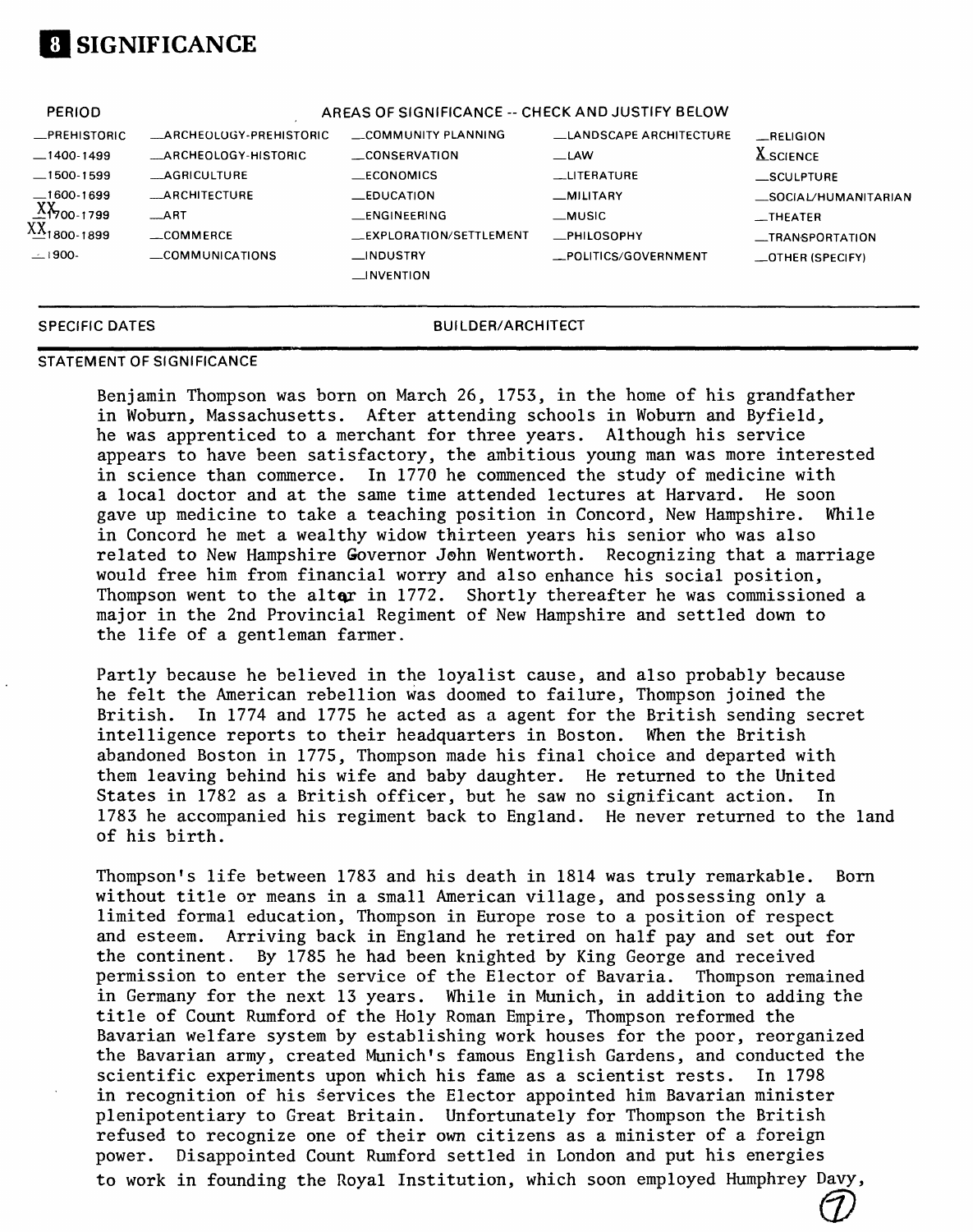### 9 MAJOR BIBLIOGRAPHICAL REFERENCES

"Benjamin Thompson," Dictionary of American Biography, Vol. 18, (New York, 1936).

Graf Rumford, Ein Amerikaner in Muenchen (Muenchen, 1961). Egon Larsen.

|  |                   |  |  |  |  | W. J. Sparrow, Knight of the White Eagle, Count Rumford of Woburn, Massachusetts. |
|--|-------------------|--|--|--|--|-----------------------------------------------------------------------------------|
|  | (New York, 1975). |  |  |  |  |                                                                                   |

## **IOGEOGRAPHICAL DATA**

ACREAGE OF NOMINATED PROPERTY less than one acre **UTM REFERENCES** 



**VERBAL BOUNDARY DESCRIPTION** 

|                                                                                                                                                                                                                                                                                                                                    |      |                                                                  | LIST ALL STATES AND COUNTIES FOR PROPERTIES OVERLAPPING STATE OR COUNTY BOUNDARIES |
|------------------------------------------------------------------------------------------------------------------------------------------------------------------------------------------------------------------------------------------------------------------------------------------------------------------------------------|------|------------------------------------------------------------------|------------------------------------------------------------------------------------|
| <b>STATE</b>                                                                                                                                                                                                                                                                                                                       | CODE | <b>COUNTY</b>                                                    | CODE                                                                               |
| <b>STATE</b>                                                                                                                                                                                                                                                                                                                       | CODE | <b>COUNTY</b>                                                    | CODE                                                                               |
| <b>TIFORM PREPARED BY</b>                                                                                                                                                                                                                                                                                                          |      |                                                                  |                                                                                    |
| NAME / TITLE                                                                                                                                                                                                                                                                                                                       |      |                                                                  |                                                                                    |
| James Sheire                                                                                                                                                                                                                                                                                                                       |      |                                                                  |                                                                                    |
| ORGANIZATION                                                                                                                                                                                                                                                                                                                       |      |                                                                  | DATE                                                                               |
| National Park Service - Historic Sites Survey                                                                                                                                                                                                                                                                                      |      |                                                                  | February 1975                                                                      |
| <b>STREET &amp; NUMBER</b>                                                                                                                                                                                                                                                                                                         |      |                                                                  | <b>TELEPHONE</b>                                                                   |
| 1100 L Street NW.                                                                                                                                                                                                                                                                                                                  |      |                                                                  |                                                                                    |
| <b>CITY OR TOWN</b>                                                                                                                                                                                                                                                                                                                |      |                                                                  | <b>STATE</b>                                                                       |
| Washington                                                                                                                                                                                                                                                                                                                         |      |                                                                  | D.C.                                                                               |
| <b>IZ STATE HISTORIC PRESERVATION OFFICER CERTIFICATION</b>                                                                                                                                                                                                                                                                        |      | THE EVALUATED SIGNIFICANCE OF THIS PROPERTY WITHIN THE STATE IS: |                                                                                    |
| NATIONAL____                                                                                                                                                                                                                                                                                                                       |      | STATE _____                                                      | LOCAL                                                                              |
| As the designated State Historic Preservation Officer for the National Historic Preservation Act of 1966 (Public Law 89-665). I<br>hereby nominate this property for inclusion in the National Register and certify that it has been evaluated according to the<br>criteria and procedures set forth by the National Park Service. |      |                                                                  |                                                                                    |
| FEDERAL REPRESENTATIVE SIGNATURE                                                                                                                                                                                                                                                                                                   |      |                                                                  |                                                                                    |
| <b>TITLE</b>                                                                                                                                                                                                                                                                                                                       |      |                                                                  | <b>DATE</b>                                                                        |
|                                                                                                                                                                                                                                                                                                                                    |      |                                                                  |                                                                                    |
| I HEREBY CERTIFY THAT THIS PROPERTY IS INCLUDED IN THE NATIONAL REGISTER                                                                                                                                                                                                                                                           |      |                                                                  |                                                                                    |
|                                                                                                                                                                                                                                                                                                                                    |      |                                                                  |                                                                                    |
|                                                                                                                                                                                                                                                                                                                                    |      |                                                                  | DATE                                                                               |
| <b>FOR NPS USE ONLY</b><br>DIRECTOR, OFFICE OF ARCHEOLOGY AND HISTORIC PRESERVATION<br>A MESSE                                                                                                                                                                                                                                     |      |                                                                  | DATE                                                                               |
| <b>KEEPER OF THE NATIONAL REGISTER</b>                                                                                                                                                                                                                                                                                             |      |                                                                  |                                                                                    |
|                                                                                                                                                                                                                                                                                                                                    |      |                                                                  |                                                                                    |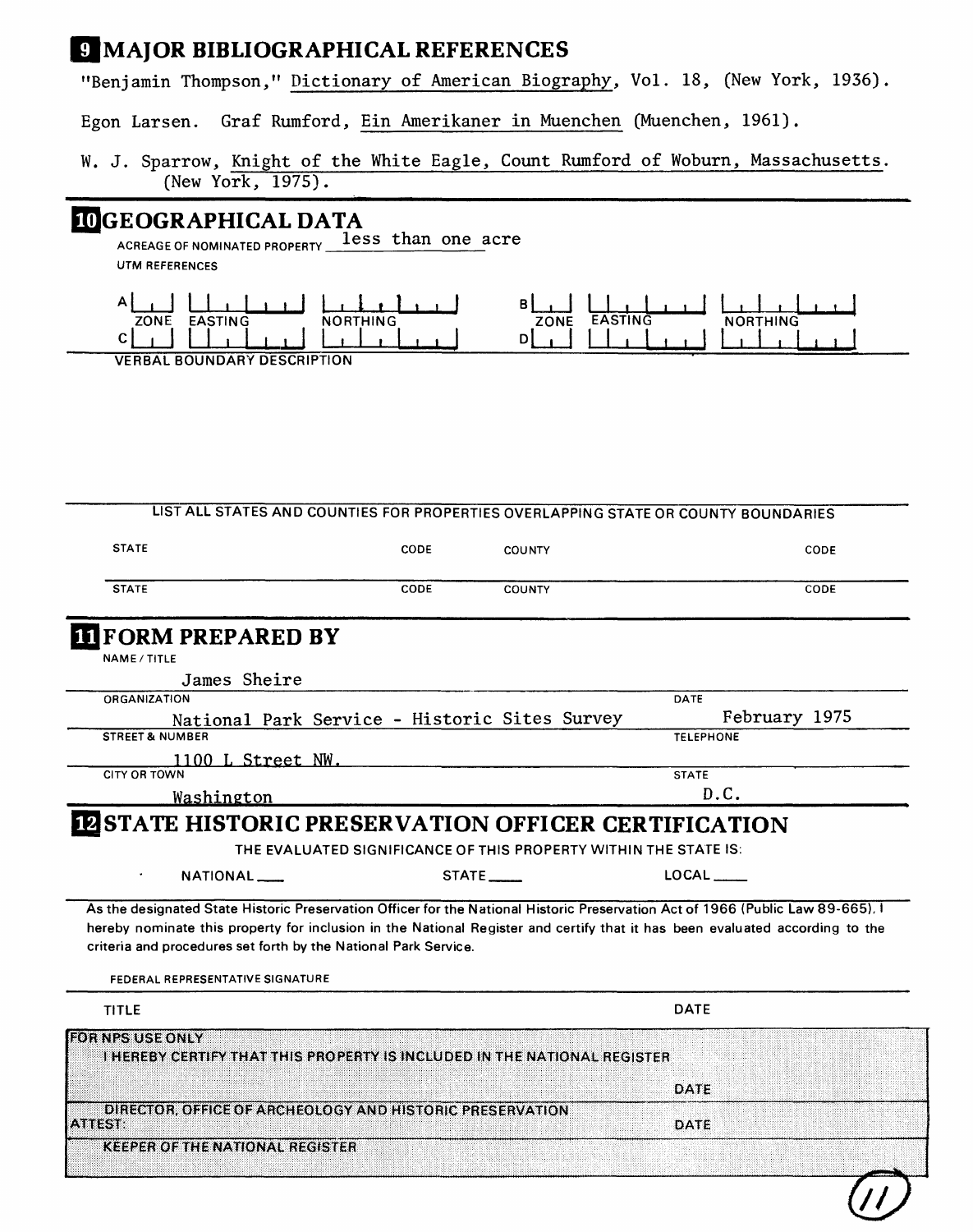### **NATIONAL REGISTER OF HISTORIC PLACES INVENTORY - NOMINATION FORM**

| <b>FOR NPS USE ONLY</b> |  |
|-------------------------|--|
| <b>RECEIVED</b>         |  |
|                         |  |
| <b>IDATE ENTERED</b>    |  |

Count Rumford Birthplace

| <b>CONTINUATION SHEET</b> | <b>ITEM NUMBER</b> | <b>PAGE</b> |  |  |
|---------------------------|--------------------|-------------|--|--|
|                           |                    |             |  |  |

in redesigning heating systems, and reforming the British welfare service. In 1802 after a visit to Munich he left England for good. Settling in Paris he courted Ann Lavoisier, the widow of the great French chemist Antoine Lavoisier. They were married in 1805. Rumford did not enjoy social gatherings at which he was not the center of interest and was unable to adjust to Madame Lavoisier's brilliant salon. Feeling unappreciated and rejected Thompson separated from his second wife in 1809. He settled down outside Paris, where he lived quietly with his American daughter and worked on his experiments and inventions. He died suddenly on August 21, 1814.

Benjamin Thompson's significance in the history of science in America is that he was the first native born American who made contributions to science that were of international significance during a period when American science was essentially derived from Europe and provincial in nature.

In his history of Yankee Science in the Making (1948), Dirk J. Struik says of Thompson, "Benjamin Thompson is one of the greatest scientists America has ever produced, but all his scientific activities were carried on outside the United States and independent of his native land - unless we see in his eminently practical approach to even the most theoretical results the spirit of the Yankee farmers from which he came." Thompson's major contribution to science was a new theory of the nature of heat. During the 1780's and 1790's he conducted experiments aimed at improving the quality of canon. In 1798 the Royal Society of London published a short paper by Thompson in which he stated that heat was a type of motion and was not, as prevailing opinion held, the loss by a body of a fluid substance called "caloric." In disproving the caloric theory of the nature of heat and pointing to a dynamical theory of heat, Thompson made a major contribution to physics. His principal biographer says of Thompson the scientist, "But though not in the first ranks his work ensures him a place not far behind the great leaders."

Thompson's interest in basic research was limited to his research on heat. He was above all a practical experimenter. His goal was, in his words, "the application of science to the common purposes of life." Thompson experimented with everything from stoves, fireplaces, and kitchen utensils to carriages and coffee. He was always intent on improving the quality, utility, and efficiency of the instruments of everyday life. In 1799 Thompson published a proposal that resulted in the establishment of the Royal Institution a year later. The title illustrates Thompson's devotion to science as a means of improving material well being. The title read, "Proposals for Forming by Subscription in the Metropolis of the British Empire, a Public Institution for Diffusing the Knowledge and Facilitating the General Introduction of Useful Mechanical Inventions and Improvements and for Teaching, by Courses of